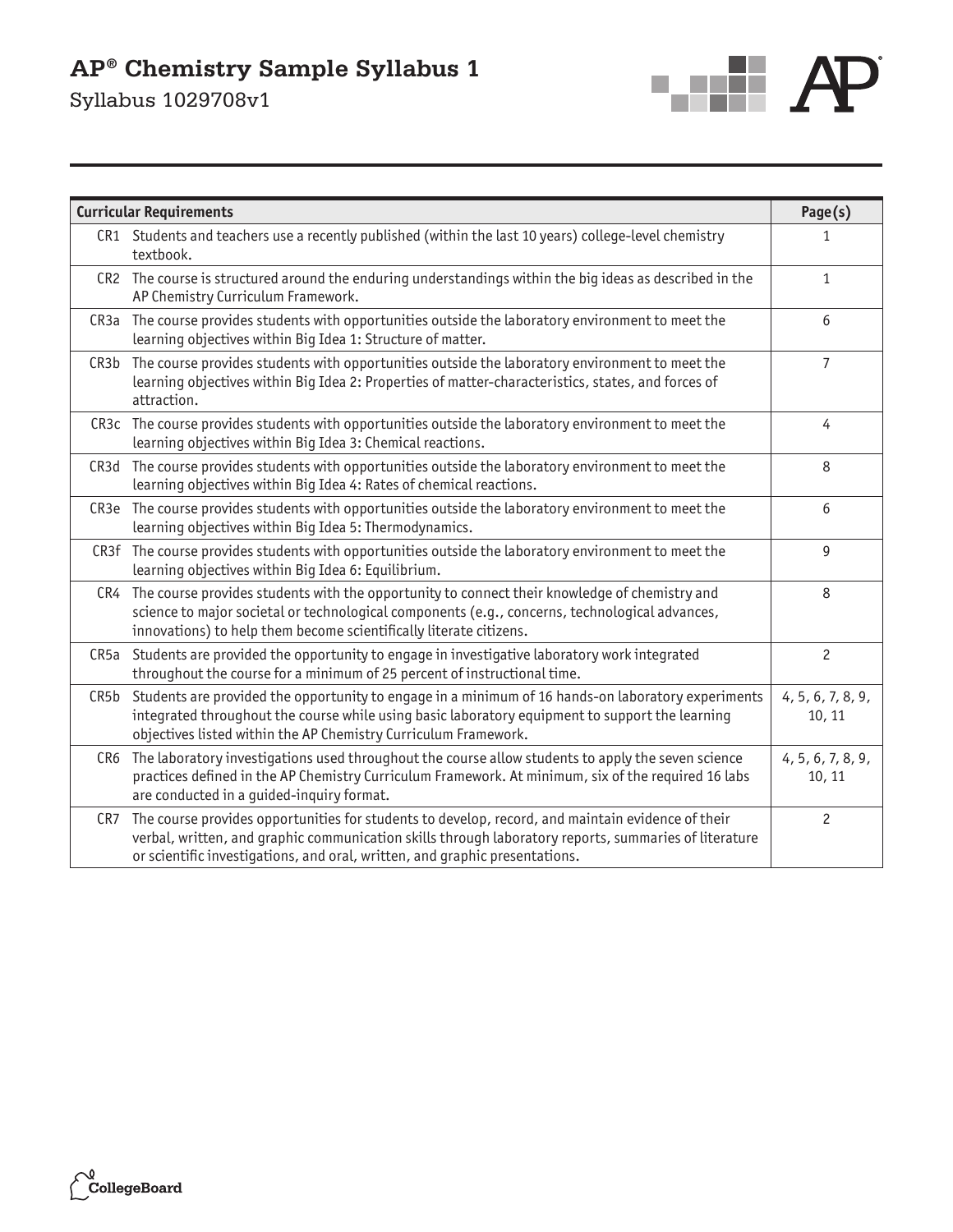# **Course Description**

This AP Chemistry course is designed to be the equivalent of the general chemistry course usually taken during the first year of college. For most students, the course enables them to undertake, as a freshman, second year work in the chemistry sequence at their institution or to register in courses in other fields where general chemistry is a prerequisite. This course is structured around the six big ideas articulated in the AP Chemistry curriculum framework provided by the College Board. **[CR2]** A special emphasis will be placed on the seven science practices, which capture important aspects of the work that scientists engage in, with learning objectives that combine content with inquiry and reasoning skills. AP Chemistry is open to all students that have completed a year of chemistry who wish to take part in a rigorous and academically challenging course.

**Big Idea 1:** Structure of matter **Big Idea 2:** Properties of matter-characteristics, states, and forces of attraction **Big Idea 3:** Chemical reactions **Big Idea 4:** Rates of chemical reactions **Big Idea 5:** Thermodynamics **Big Idea 6:** Equilibrium

# **Textbooks and Lab Books**

The College Board. AP Chemistry Guided Inquiry Experiments: Applying the Science Practices. 2013.

Zumdahl, Steven and Susan Zumdahl. Chemistry, Eighth Edition. Belmont CA: Cengage Learning, 2012. **[CR1]**

Demmin, Peter. AP Chemistry, Fifth Edition. New York: D&S Marketing Systems Inc., 2005.

Vonderbrink, Sally. Laboratory Experiments for AP Chemistry. Batavia: Flinn Scientific, 2001.

Randall, Jack. Advanced Chemistry with Vernier. Oregon: Vernier Software and Technology, 2004.

Holmquist, Dan and Donald Volz. Chemistry with Calculators. Oregon: Vernier Software and Technology, 2003.

Beran, Jo Allan. Laboratory Principles of General Chemistry, Seventh Edition. New York: John Wiley and Sons, 2004.

# **Required Materials**

Graphing calculator, splash proof goggles, and a carbon capable laboratory notebook

# **Labs**

The labs completed require following or developing processes and procedures, taking observations, and data manipulation. See lab list provided for lab details. Students communicate and collaborate in lab groups; however, each student writes a laboratory

CR2—The course is structured around the enduring understandings within the big ideas as described in the AP Chemistry Curriculum Framework.



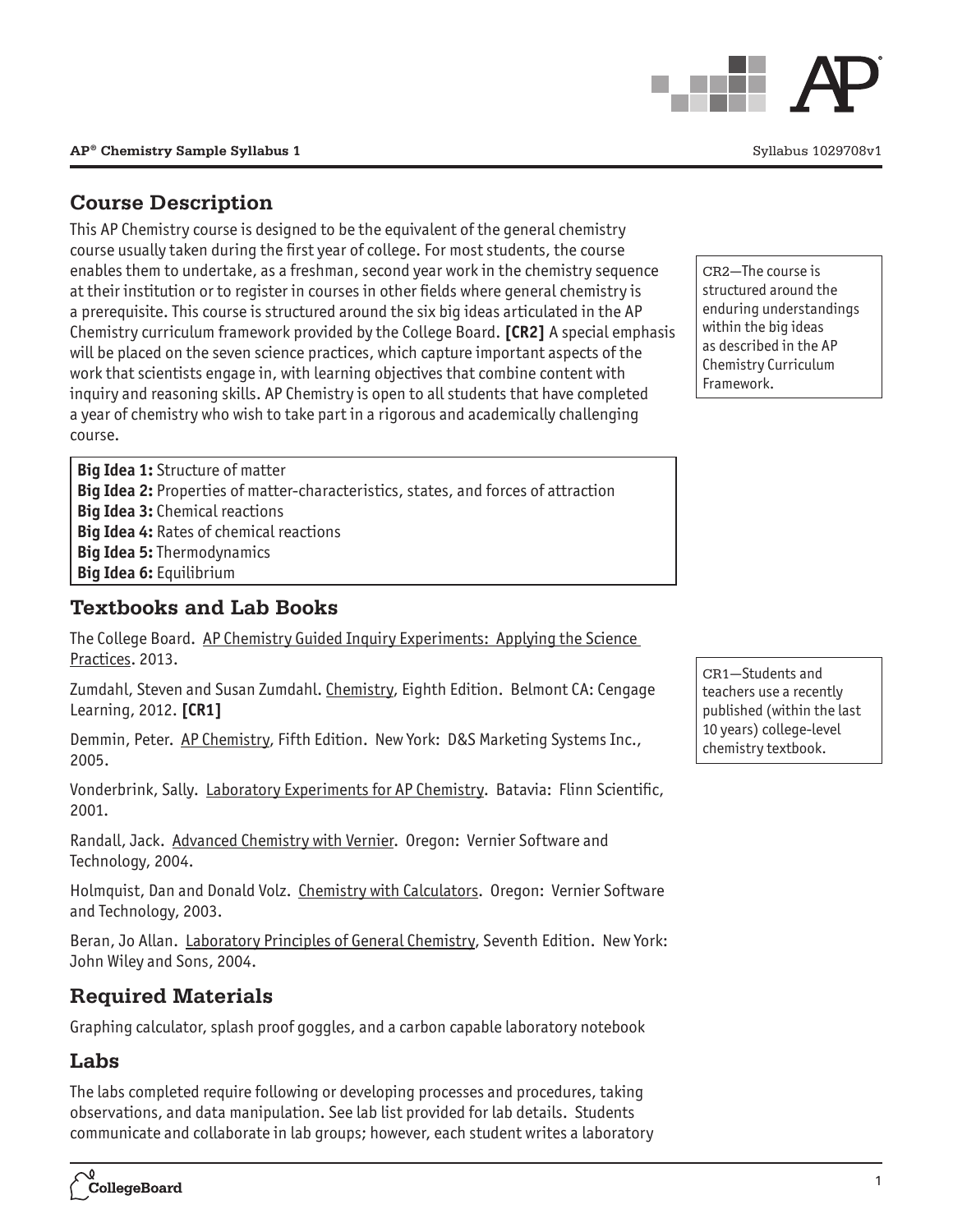CR7—The course provides opportunities for students to develop, record, and maintain evidence of their verbal, written, and graphic communication skills through laboratory reports, summaries of literature or scientific investigations, and oral, written, and graphic presentations.

# **AP® Chemistry Sample Syllabus 1** November 2020 1029708v1

report in a lab notebook for every lab they perform. A minimum of 25% of student contact time will be spent doing hands-on laboratory activities. **[CR5a]**

# **The 10 Parts of a Laboratory Report [CR7]**

A specific format will be given to the student for each lab. Students must follow that format and label all sections very clearly. AP Chemistry lab reports are much longer and more in depth than the ones completed in the first year chemistry course. Therefore, it is important that students don't procrastinate when doing pre-lab and post-lab work. Late labs will not be accepted. Labs not completed in class must be done at lunch or before/ after school by appointment.

# **Pre-Lab Work**

Pre-lab work is to be completed and turned in on the day the lab is performed.

# **1. Title**

The title should be descriptive. For example, "pH Titration Lab" is a descriptive title and "Experiment 5" is not a descriptive title.

# **2. Date**

This is the date the student performed the experiment.

# **3. Purpose**

A purpose is a statement summarizing the "point" of the lab.

# **4. Procedure Outline**

Students need to write an outline of the procedure. They should use bulleted statements or outline format to make it easy to read. If a student is doing a guided inquiry lab, they may be required to write a full procedure that they develop.

# **5. Pre-Lab Questions**

Students will be given some questions to answer before the lab is done. They will need to either rewrite the question or incorporate the question in the answer. The idea here is that when someone (like a college professor) looks at a student's lab notebook, they should be able to tell what the question was by merely looking at their lab report. It is important to produce a good record of lab work.

# **6. Data Tables**

Students will need to create any data tables or charts necessary for data collection in the lab.

# **During the Lab**

# **7. Data**

Students need to record all their data directly in their lab notebook. They are NOT to be recording data on their separate lab sheet. They need to label all data clearly and always include proper units of measurement. Students should underline, use capital letters, or use any device they choose to help organize this section well. They should space things out neatly and clearly.



CR5a—Students are provided the opportunity to engage in investigative laboratory work integrated throughout the course for a minimum of 25 percent of

instructional time.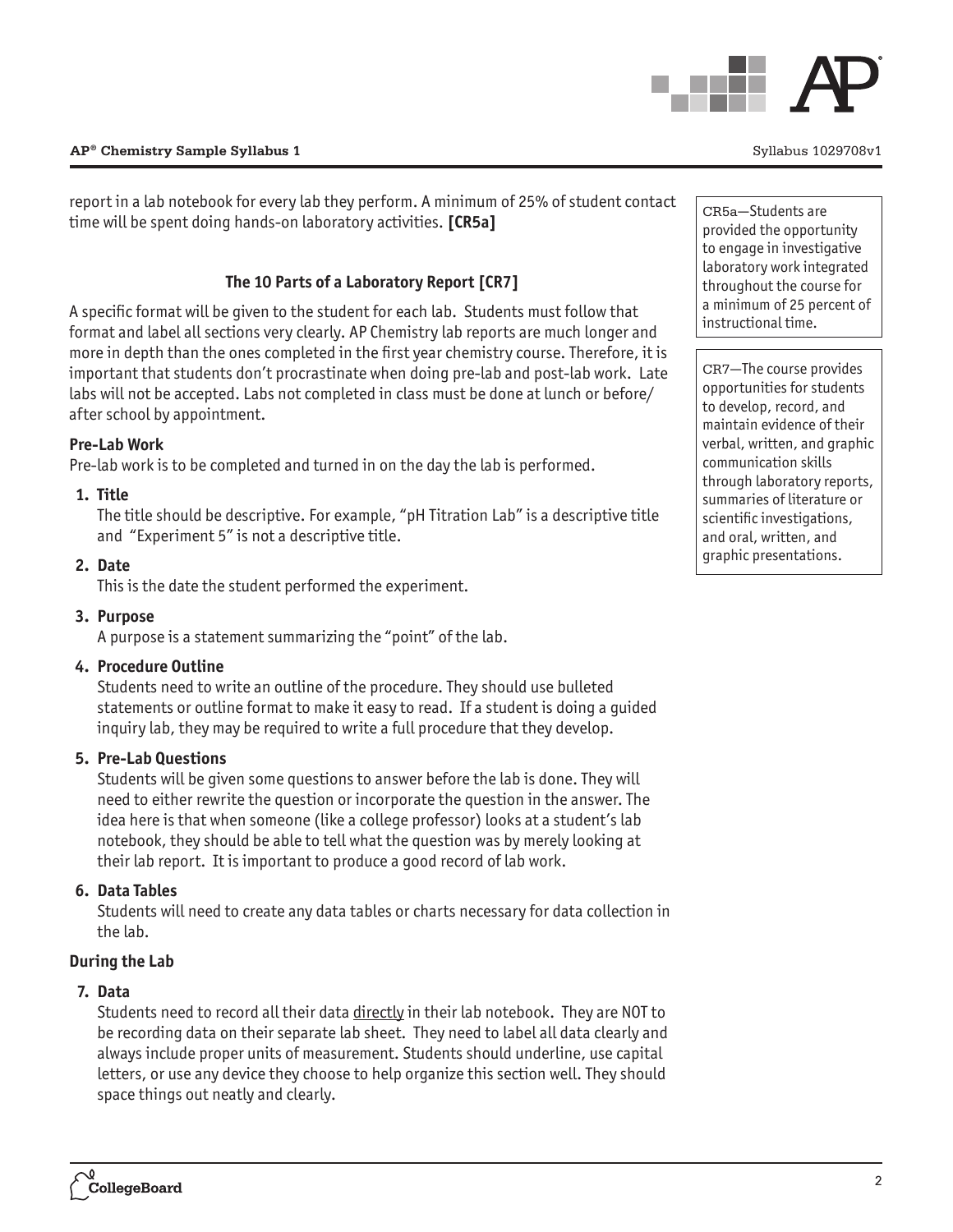

#### **Post-Lab Work**

# **8. Calculations and Graphs**

Students should show how calculations are carried out. Graphs need to be titled, axes need to be labeled, and units need to be shown on the axis. To receive credit for any graphs, they must be at least  $\frac{1}{2}$  page in size.

#### **9. Conclusions**

This will vary from lab to lab. Students will usually be given direction as to what to write, but it is expected that all conclusions will be well thought out and well written.

# **10. Post Lab Error Analysis Questions**

Follow the same procedure as for Pre-Lab Questions.

### **Advanced Placement Chemistry — The Laboratory Notebook**

A record of lab work is an important document, which will show the quality of the lab work that students have performed.

# **AP Chemistry Unit Overview**

**Unit 1: Chemistry Fundamentals Class Periods (52 minutes): 12 Homework Sets Assigned: 10 Number of Quizzes: 2 Number of Exams: 1**

| <b>Topics Covered:</b> |                                                            | <b>Curriculum Framework Articulation:</b> |  |
|------------------------|------------------------------------------------------------|-------------------------------------------|--|
|                        | 1. Scientific Method                                       | BI 1.D.1:a                                |  |
|                        | 2. Classification of Matter                                |                                           |  |
|                        | a. pure substances vs mixtures                             | 1.A.1:b                                   |  |
|                        | b. law of definite proportions                             | 1.A.1:c                                   |  |
|                        | c. law of multiple proportions                             | 1.A.1:d                                   |  |
|                        | d. chemical and physical changes                           | 3.C.1:b.3.C.1:c.5.D.2                     |  |
|                        | 3. Nomenclature and formula of binary<br>compounds         | 1.E.2:b                                   |  |
|                        | 4. Polyatomic ions and other compounds                     | 1.E.2:b                                   |  |
|                        | 5. Determination of atomic masses                          | 1.A.1:a                                   |  |
|                        | 6. Mole concept                                            | 1.A.3:b, 1.A.3:c, 1.A.3:d, 1.E.2:b        |  |
|                        | 7. Percent composition                                     | 1.A.2:a                                   |  |
|                        | 8. Empirical and molecular formula                         | 1.A.2:b                                   |  |
|                        | 9. Writing chemical equations and drawn<br>representations | 1.E.1:a, 1.E.1:c, 3.C.1:a                 |  |
|                        | 10. Balancing chemical equations                           | 1.A.3:a, 1.E.2:c, 1.E.2:d, 3.A.1:a        |  |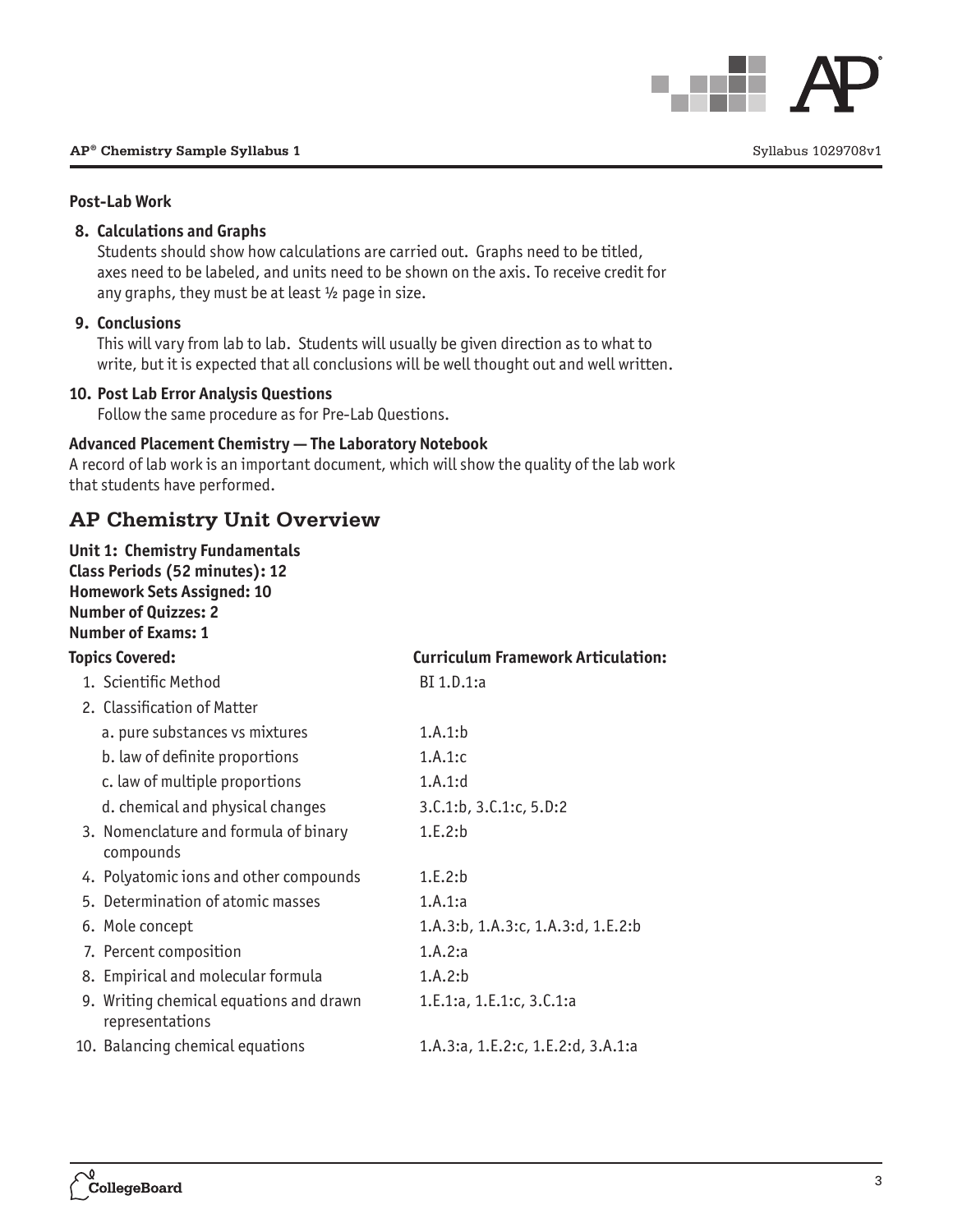

#### **AP® Chemistry Sample Syllabus 1**  $Syllabus 1$

| 11. Applying mole concept to chemical<br>equations (Stoich)                                                                                                                 | 1.A.3:a, 1.E.1:b                          | CR5b-Students are<br>provided the opportunity                                                                                                               |
|-----------------------------------------------------------------------------------------------------------------------------------------------------------------------------|-------------------------------------------|-------------------------------------------------------------------------------------------------------------------------------------------------------------|
| 12. Determine limiting reagent, theoretical and<br>% yield                                                                                                                  | 3.A.2:a                                   | to engage in a minimum<br>of 16 hands-on laboratory<br>experiments integrated                                                                               |
| Labs: [CR5b] & [CR6]                                                                                                                                                        |                                           | throughout the course                                                                                                                                       |
| Math & Measurement in Science                                                                                                                                               | LO 1.3; SP 2, 5                           | while using basic laboratory                                                                                                                                |
| *Guided Inquiry: Physical and Chemical Properties LO 1.17, 1.18; SP 1, 3, 4, 6                                                                                              |                                           | equipment to support the<br>learning objectives listed                                                                                                      |
| Stoichiometry Lab                                                                                                                                                           | L0 1.1, 3.3, 3.4; SP 2, 5                 | within the AP Chemistry<br>Curriculum Framework.                                                                                                            |
| <b>Unit 2: Types of Chemical Equations</b><br>Class Periods (52 minutes): 8<br><b>Homework Sets Assigned: 4</b><br><b>Number of Quizzes: 3</b><br><b>Number of Exams: 1</b> |                                           | CR6-The laboratory<br>investigations used<br>throughout the course<br>allow students to apply the<br>seven science practices<br>defined in the AP Chemistry |
| <b>Topics Covered:</b>                                                                                                                                                      | <b>Curriculum Framework Articulation:</b> | Curriculum Framework.                                                                                                                                       |
| 1. Electrolytes and properties of water                                                                                                                                     | 2.A.3:h                                   | At minimum, six of the                                                                                                                                      |
| 2. Molarity and preparation of solutions                                                                                                                                    | 1.D.3:c, 2.A.3:i, 2.A.3:j                 | required 16 labs are<br>conducted in a guided-                                                                                                              |
| 3. Precipitation reactions and solubility rules                                                                                                                             | 6.C.3:d                                   | inquiry format.                                                                                                                                             |
| 4. Acid Base reactions and formation of a salt<br>by titration                                                                                                              | 1.E.2:f, 3.A.2:c                          |                                                                                                                                                             |
| 5. Balancing redox                                                                                                                                                          | 3.B.3:a, 3.B.3:b, 3.B.3:c, 3.B.3:d        |                                                                                                                                                             |
| 6. Simple redox titrations                                                                                                                                                  | 1.E.2:f                                   |                                                                                                                                                             |
| 7. Gravimetric calculations                                                                                                                                                 | 1.E.2:e                                   | CR3c-The course provides                                                                                                                                    |
| Labs: [CR5b] & [CR6]                                                                                                                                                        |                                           | students with opportunities                                                                                                                                 |
| pH Titration Lab                                                                                                                                                            | LO 1.2; SP 2, 5                           | outside the laboratory<br>environment to meet the                                                                                                           |
| <b>Bleach Lab</b>                                                                                                                                                           | L0 1.18, 3.8, 3.9; SP 2, 5                | learning objectives within                                                                                                                                  |
| <b>Activity: Online Redox Titration Activity</b>                                                                                                                            | LO 3.9; SP 1                              | Big Idea 3: Chemical                                                                                                                                        |
|                                                                                                                                                                             |                                           | reactions.                                                                                                                                                  |

Utilizing an eduweb lab simulation, students have the opportunity to manipulate various factors that influence a redox titration. [CR3c]

**Unit 3: AP Style Net Ionic Equations Class Periods (52 minutes): 8 Homework Sets Assigned: 6 Number of Quizzes: 4 Number of Exams: 1**

# **Topics Covered: Curriculum Framework Articulation:** 1. Redox and single replacement reactions 3.A.1, 3.B.3:e, 3.C.1:d 2. Double replacement reactions 3.A.1, 3.C.1:d

3. Combustion reactions 3.A.1, 3.B.3:e

CollegeBoard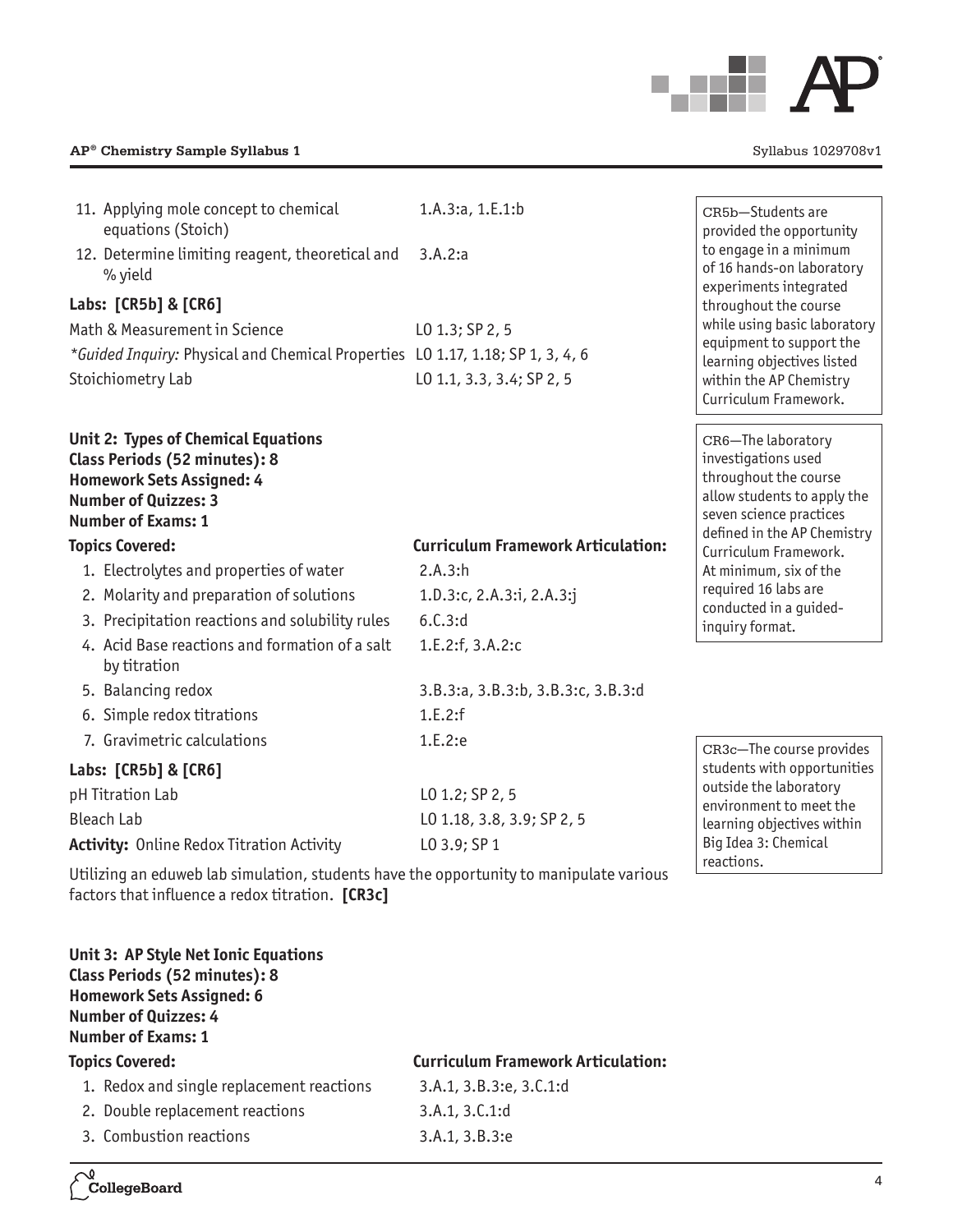

| 4. Addition reactions                                            | 3.A.1, 3.B.1:a                                 | CR5b-Students are                                        |
|------------------------------------------------------------------|------------------------------------------------|----------------------------------------------------------|
| 5. Decomposition reactions                                       | 3.A.1, 3.B.1:a, 3.C.1:d                        | provided the opportunity                                 |
| Labs: [CR5b] & [CR6]                                             |                                                | to engage in a minimum<br>of 16 hands-on laboratory      |
| <b>Copper Reactions Lab</b>                                      | L0 1.4, 3.1, 3.2, 3.5, 3.6, 3.10; SP 6         | experiments integrated                                   |
|                                                                  |                                                | throughout the course                                    |
| <b>Unit 4: Gas Laws</b>                                          |                                                | while using basic laboratory<br>equipment to support the |
| Class Periods (52 minutes): 8                                    |                                                | learning objectives listed                               |
| <b>Homework Sets Assigned: 5</b>                                 |                                                | within the AP Chemistry<br>Curriculum Framework.         |
| <b>Number of Quizzes: 3</b>                                      |                                                |                                                          |
| <b>Number of Exams: 1</b>                                        |                                                | CR6-The laboratory                                       |
| <b>Topics Covered:</b>                                           | <b>Curriculum Framework Articulation:</b>      | investigations used                                      |
| 1. Measurement of gases                                          |                                                | throughout the course<br>allow students to apply the     |
| 2. General gas laws - Boyle, Charles, Combined, 2.A.2:a, 2.A.2:c |                                                | seven science practices                                  |
| and Ideal                                                        |                                                | defined in the AP Chemistry                              |
| 3. Dalton's Law of partial pressure                              | 2.A.2:b                                        | Curriculum Framework.<br>At minimum, six of the          |
| 4. Molar volume of gases and Stoichiometry                       | 3.A.2:b                                        | required 16 labs are                                     |
| 5. Graham's Law                                                  |                                                | conducted in a guided-                                   |
| 6. Kinetic Molecular Theory                                      | 2.A.2:d, 5.A.1                                 | inquiry format.                                          |
| 7. Real Gases and deviation from ideal gas law                   | 2.A.2:e, 2.A.2:f, 2.A.2:g, 2.B.2:c,<br>2.B.2:d |                                                          |
| 8. Graham's Law demonstration                                    | LO 2.6; SP 1, 6                                |                                                          |
|                                                                  |                                                |                                                          |
| Labs: [CR5b] & [CR6]                                             |                                                |                                                          |
| Molecular Mass of a Volatile Liquid                              | LO 2.4, 2.5, 5.2; SP 2, 5                      |                                                          |
| Unit 5: Thermochemistry                                          |                                                |                                                          |
| Class Periods (52 minutes): 8                                    |                                                |                                                          |
| <b>Homework Sets Assigned: 5</b>                                 |                                                |                                                          |
| <b>Number of Quizzes: 3</b><br><b>Number of Exams: 1</b>         |                                                |                                                          |
| <b>Topics Covered:</b>                                           | <b>Curriculum Framework Articulation:</b>      |                                                          |
| 1. Law of conservation of energy, work, and                      | 5.B.1, 5.E.2:a                                 |                                                          |
| internal energy                                                  |                                                |                                                          |
| 2. Endothermic and exothermic reactions                          | 3.C.2, 5.B.3:e, 5.B.3:f                        |                                                          |
| 3. Potential energy diagrams                                     | 3.C.2, 5.C.2:c, 5.C.2:d, 5.C.2:e               |                                                          |
| 4. Calorimetry, heat capacity, and specific heat                 | 5.A.2, 5.B.2, 5.B.3:a, 5.B.3:b, 5.B.4          |                                                          |
| 5. Hess's law                                                    | 5.B.3:a                                        |                                                          |
| 6. Heat of formation/combustion                                  | 5.C.2:g                                        |                                                          |
| 7. Bond energies                                                 | 2.C.1:d, 5.C.1, 5.C.2:a, 5.C.2:b               |                                                          |
|                                                                  |                                                |                                                          |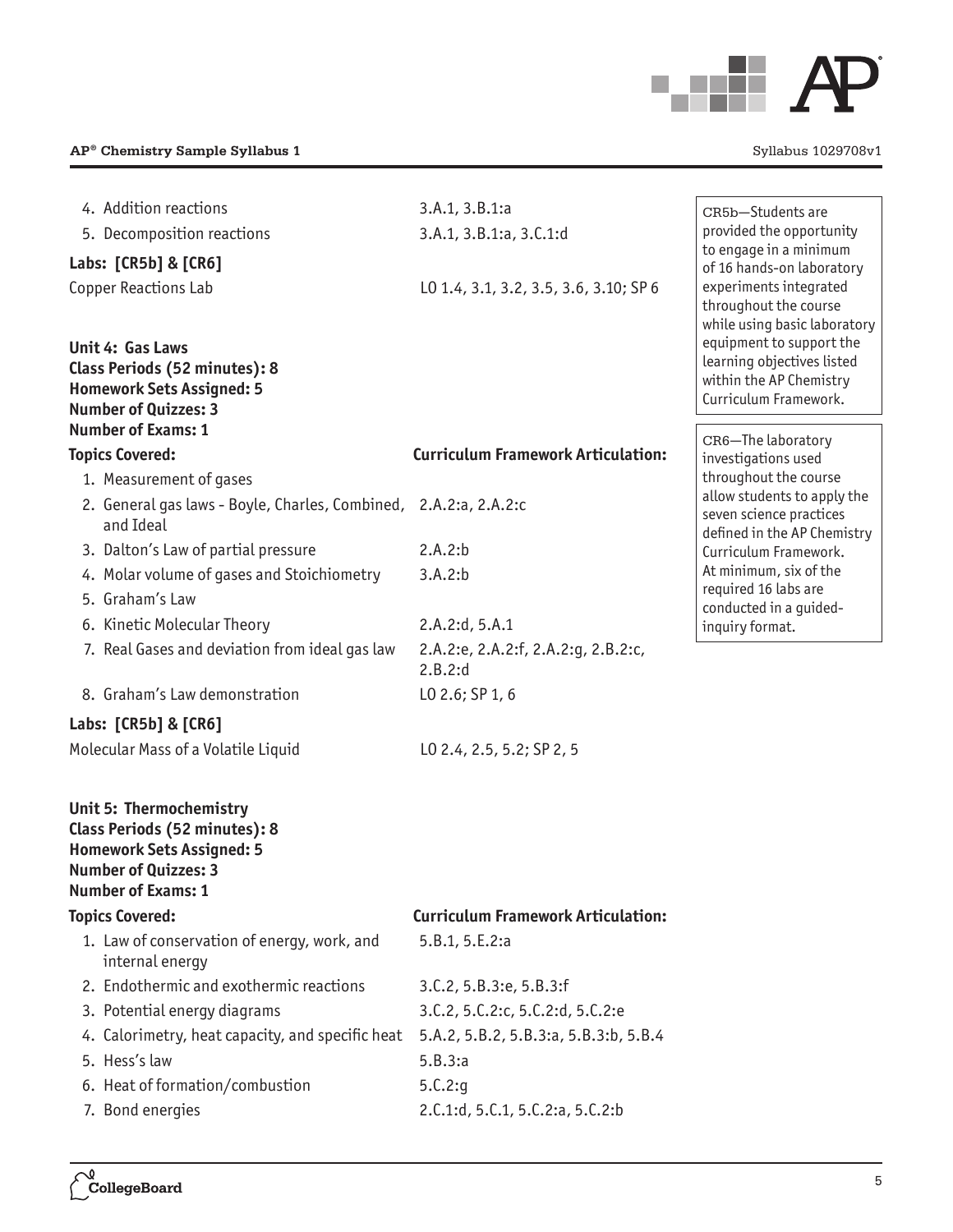

# **Labs: [CR5b] & [CR6]**

*\*Guided Inquiry:* Hess's Law Lab LO 3.11, 5.3-5.5, 5.7, 5.8; SP 2, 5, 3,

**Activity:** Online Heating and Cooling Curve Simulations

Utilizing the eduweb lab simulation website, students heat an unknown and graph its temperature as it cools, giving them the ability to calculate the energy released. **[CR3e]**

4, 6

**Unit 6: Atomic Structure and Periodicity Class Periods (52 minutes): 12 Homework Sets Assigned: 9 Number of Quizzes: 4 Number of Exams: 1 Topics Covered: Curriculum Framework Articulation:** 1. Electron configuration and the Aufbau principle 1.B.2:a 2. Valence electrons and Lewis dot structures 1.B.2:c 3. Periodic trends 1.B.1:b, 1.B.1:c, 1.B.2:b, 1.B.2:d, 1.C.1:c, 1.D.1:b, 2.C.1:a, 2.C.1:b 4. Table arrangement based on electronic properties 1.C.1:a, 1.C.1:b, 1.C.1:d 5. Properties of light and study of waves 1.C.2:e, 1.D.3:a, 5.E.4:b 6. Atomic spectra of hydrogen and energy levels 1.B.1:d, 1.B.1:e, 1.D.3:b 7. Quantum mechanical model 1.C.2:d 8. Quantum theory and electron orbitals 1.C.2:c 9. Orbital shape and energies 1.C.2:b 10. Spectroscopy 1.D.2:a, 1.D.2:b, 1.D.2:c, 1.D.3:b **Labs: [CR5b] & [CR6]** Spectroscopy Lab LO 1.5, 1.6, 1.7, 1.8, 1.14, 1.15; SP 1, 6 **Activity:** Periodic Table Dry Lab LO 1.9, 1.10, 1.11, 1.12, 1.13; SP 1, 5, 6 CR5b—Students are inquiry format.

Students graph values for atomic radius, electronegativity, and ionization energy to predict trends and explain the organization of the periodic table. **[CR3a]** 

LO 5.6 & SP 1 CR3e—The course provides students with opportunities outside the laboratory environment to meet the learning

> provided the opportunity to engage in a minimum of 16 hands-on laboratory experiments integrated throughout the course while using basic laboratory equipment to support the learning objectives listed within the AP Chemistry Curriculum Framework.

objectives within Big Idea 5: Thermodynamics.

CR6—The laboratory investigations used throughout the course allow students to apply the seven science practices defined in the AP Chemistry Curriculum Framework. At minimum, six of the required 16 labs are conducted in a guided-

CR3a—The course provides students with opportunities outside the laboratory environment to meet the learning objectives within Big Idea 1: Structure of matter.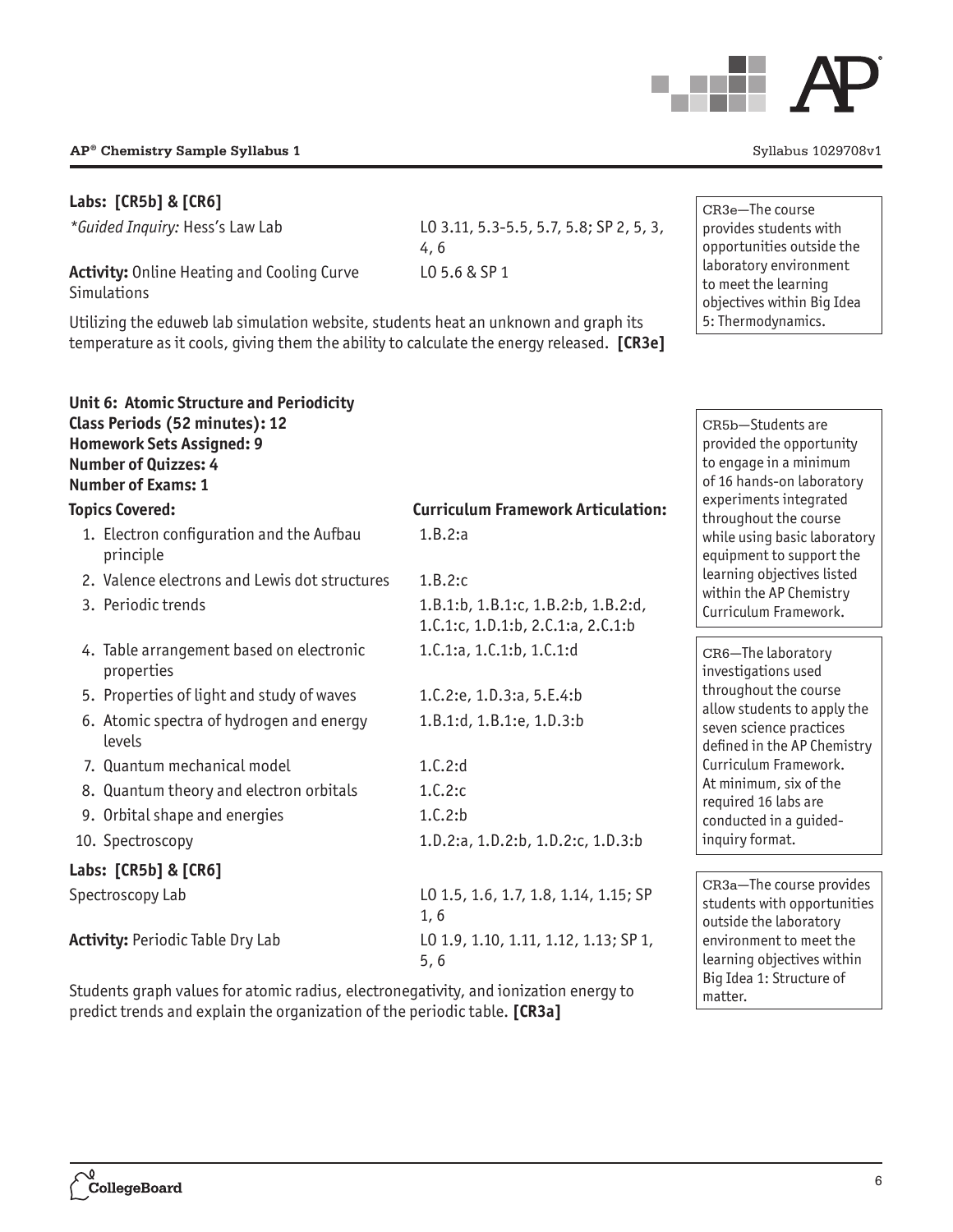

# **Unit 7: Chemical Bonding Class Periods (52 minutes): 11 Homework Sets Assigned: 8 Number of Quizzes: 4 Number of Exams: 1**

# **Topics Covered: Curriculum Framework Articulation:**

| 1. Lewis Dot structures                         | 2.C.4:a                                                          |
|-------------------------------------------------|------------------------------------------------------------------|
| 2. Resonance structures and formal charge       | 2.C.4:c, 2.C.4:d, 2.C.4:e                                        |
| 3. Bond polarity and dipole moments             | 2.C.1:c, 2.C.1:e, 2.C.1:f                                        |
| 4. VSEPR models and molecular shape             | 2.C.4:b, 2.C.4:e, 2.C.4:f                                        |
| 5. Polarity of molecules                        | 2.C.1:e                                                          |
| 6. Lattice energies                             | 1.B.1:a, 1.C.2:a, 2.C.1:d $(1-2)$ ,<br>2.C.2:a, 2.C.2:b, 2.D.1:b |
| 7. Hybridization                                | 2.C.4:q                                                          |
| 8. Molecular orbitals and diagrams              | 2.C.4:h, 2.C.4:1                                                 |
| Labs: [CR5b] & [CR6]                            |                                                                  |
| <i>*Guided Inquiry:</i> Bonding Lab             | L0 2.1, 2.17, 2.19, 2.20, 5.1, 5.10; SP<br>1, 3, 4               |
| <i>*Guided Inquiry: Investigation of Solids</i> | L0 2.22-2.32; SP 1, 3, 4, 6                                      |
| <b>Activity: Atomic Theory Dry Lab</b>          | LO 2.21 & SP 1, 6                                                |

Students make drawings of a series of molecules and from those drawings predict geometry, hybridization, and polarity. [CR3b]

# **Unit 8: Liquids, Solids, and Solutions Class Periods (52 minutes): 6 Homework Sets Assigned: 4 Number of Quizzes: 2 Number of Exams: 1**

#### **Topics Covered: Curriculum Framework Articulation:**

- 1. Structure and bonding a. metals, network, and molecular 2.A.1:a, 2.A.1:d, 2.C.3, 2.D.1:a,
	- b. ionic, hydrogen, London, van der Waals 2.A.1:b, 2.B.1:a, 2.B.1:b, 2.B.1:c,
- 2. Vapor pressure and changes in state
- 3. Heating and cooling curves 2.A.1:e, 5.B.3:c, 5.B.3:d
- 
- 5. Colloids and suspensions 2.A.3:a, 2.A.3:b, 2.A.3:g

2.D.2:a, 2.D.1:b, 2.D.3, 2.D.4 2.B.2:a, 2.B.2:b, 2.B.2:c, 2.B.2:d, 2.B.3:a, 5.D:1

4. Composition of solutions 2.A.1:c, 2.A.3:b, 2.A.3:c, 2.B.3:b

CR5b—Students are provided the opportunity to engage in a minimum of 16 hands-on laboratory experiments integrated throughout the course while using basic laboratory equipment to support the learning objectives listed within the AP Chemistry Curriculum Framework.

CR6—The laboratory investigations used throughout the course allow students to apply the seven science practices defined in the AP Chemistry Curriculum Framework. At minimum, six of the required 16 labs are conducted in a guidedinquiry format.

CR3b—The course provides students with opportunities outside the laboratory environment to meet the learning objectives within Big Idea 2: Properties of matter-characteristics, states, and forces of attraction.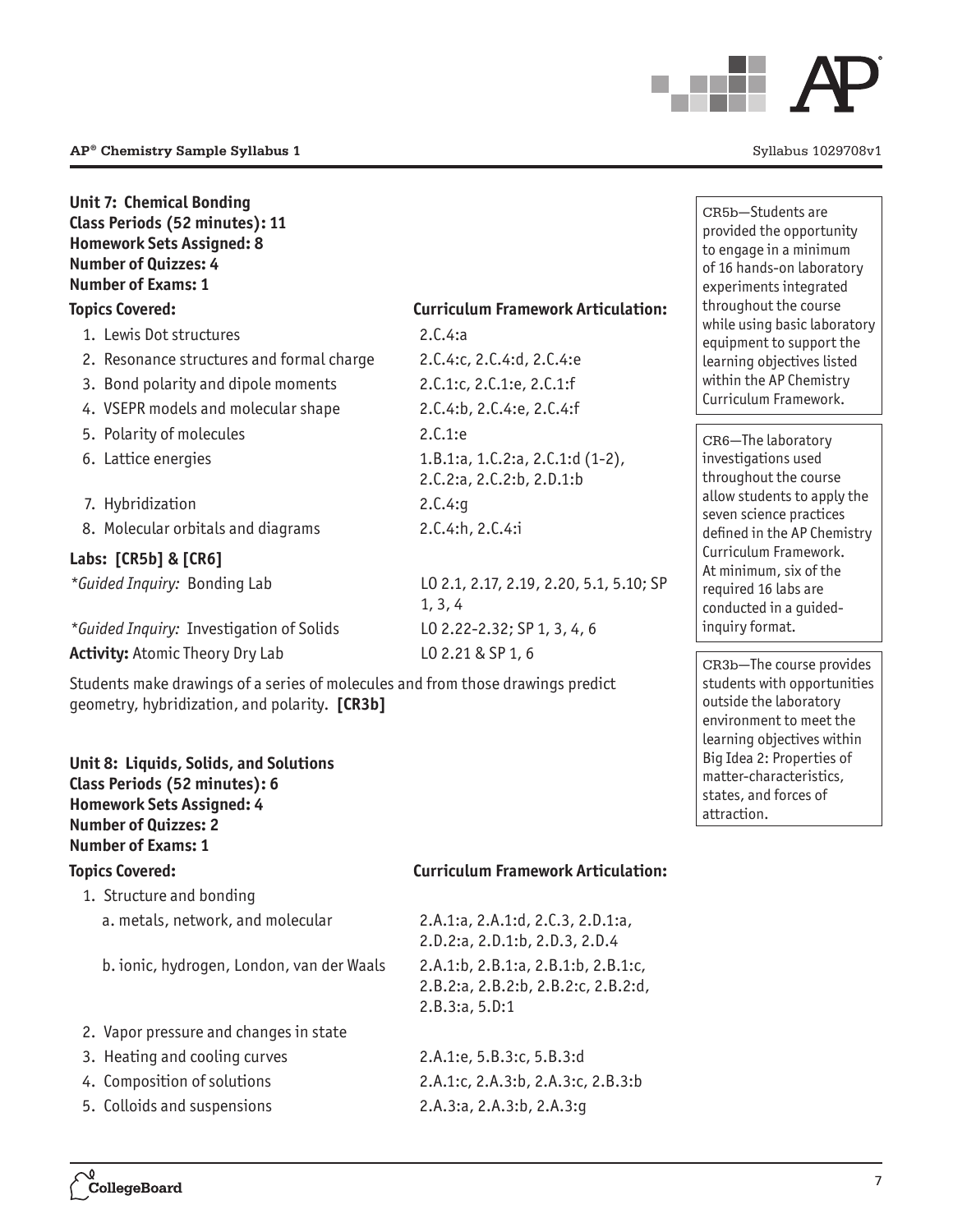

| 6. Separation techniques                            | 2.A.3:e, 2.A.3:f                     |
|-----------------------------------------------------|--------------------------------------|
| 7. Effect on biological systems                     | 2.B.3:e, 2.D.3, 5.E.4:c              |
| Teacher Lab Demo: Evaporation of liquids            | L0 2.11, 2.18, 5.9, 5.12; SP 1, 6    |
| Labs: [CR5b] & [CR6]                                |                                      |
| Solution Preparation Lab                            | LO 2.8, LO 2.9, 2.14, 2.15; SP 1-4   |
| Vapor Pressure of Liquids Lab                       | L0 2.3, 2.12, 2.13, 2.16; SP 2, 5, 6 |
| <b>Activity:</b> Effect on biological systems [CR4] |                                      |

Students examine a demonstration size model of DNA or an alpha helix, and use their fingers to identify which atoms / base pairs are particularly involved in hydrogen bonding within the molecule, causing the helical structure. Students then discuss how the increased UV light because of ozone depletion can cause chemical reactions and thus mutations and disruption of hydrogen bonding.

# **Unit 9: Kinetics Class Periods (52 minutes): 9 Homework Sets Assigned: 3 Number of Quizzes: 3 Number of Exams: 1**

| <b>Topics Covered:</b> |                                                                | <b>Curriculum Framework Articulation:</b> |  |
|------------------------|----------------------------------------------------------------|-------------------------------------------|--|
|                        | 1. Rates of reactions                                          | 4.A.1:a                                   |  |
|                        | 2. Factors that effect rates of reactions/<br>collision theory | 4.A.1:b, 4.A.1:c, 4.D.1, 4.D.2            |  |
|                        | 3. Reaction Pathways                                           | 4.B.3:a, 4.B.3:b                          |  |
|                        | 4. Rate equation determination                                 | 4.A.2:a                                   |  |
|                        | a. rate constants                                              | 4.A.3                                     |  |
|                        | b. mechanisms                                                  | 4.B.1, 4.C.1, 4.C.2, 4.C.3                |  |
|                        | c. method of initial rates                                     | 4.A.2:c                                   |  |
|                        | d. integrated rate laws                                        | 4.A.2:b, $4.A.3:d$                        |  |
|                        | 5. Activation energy and Boltzmann<br>distribution             | 4.B.2, 4.B.3:c                            |  |
|                        | Teacher Demo: Factors that Effect Rates of<br>Reaction         | $L0$ 4.1, 4.8, 4.9; SP 1                  |  |
|                        | Labs: [CR5b] & [CR6]                                           |                                           |  |
|                        | *Guided Inquiry: Determining Order of a Reaction               | L0 1.16, 4.2, 4.3, 4.4; SP 2-6            |  |
|                        | Determining the Activation Energy of a Reaction                | LO 4.5, 4.6; SP 2, 5                      |  |

Using a web based simulation, students will study the elementary steps of a mechanism and how it relates to reaction rate and collision theory. **[CR3d]**

Activity: Online Kinetics Activity LO 4.1; SP 1, 3, 6

CR4—The course provides students with the opportunity to connect their knowledge of chemistry and science to major societal or technological components (e.g., concerns, technological advances, innovations) to help them become scientifically literate citizens.

CR5b—Students are provided the opportunity to engage in a minimum of 16 hands-on laboratory experiments integrated throughout the course while using basic laboratory equipment to support the learning objectives listed within the AP Chemistry Curriculum Framework.

CR6—The laboratory investigations used throughout the course allow students to apply the seven science practices defined in the AP Chemistry Curriculum Framework. At minimum, six of the required 16 labs are conducted in a guidedinquiry format.

CR3d—The course provides students with opportunities outside the laboratory environment to meet the learning objectives within Big Idea 4: Rates of chemical reactions.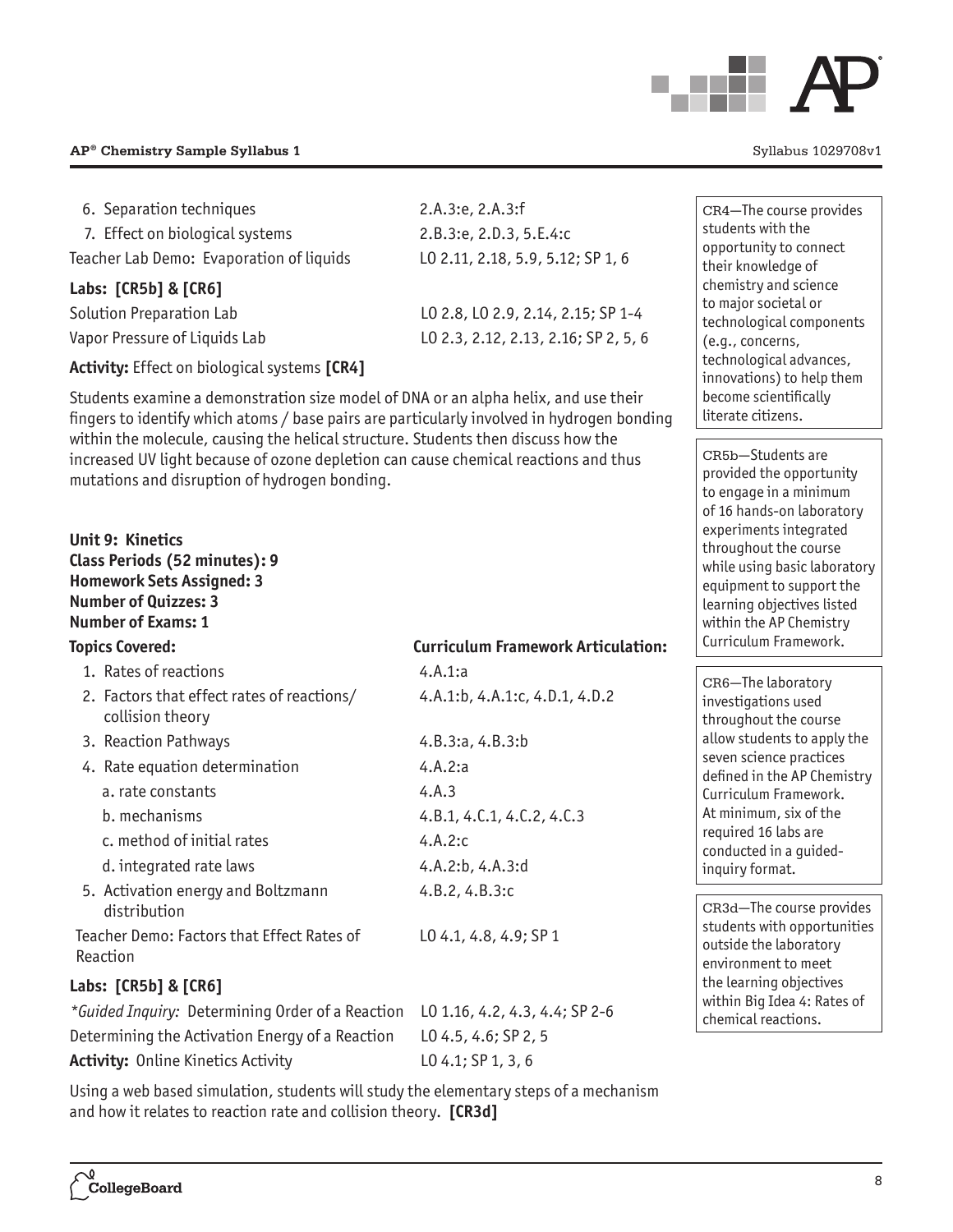

| Unit 10: General Equilibrium<br>Class Periods (52 minutes): 6<br><b>Homework Sets Assigned: 4</b><br><b>Number of Quizzes: 3</b><br><b>Number of Exams: 1</b>                                                                                                                                                                                                      |                                              |                                                                                                                                                                                                                                                                                     |
|--------------------------------------------------------------------------------------------------------------------------------------------------------------------------------------------------------------------------------------------------------------------------------------------------------------------------------------------------------------------|----------------------------------------------|-------------------------------------------------------------------------------------------------------------------------------------------------------------------------------------------------------------------------------------------------------------------------------------|
| <b>Topics Covered:</b>                                                                                                                                                                                                                                                                                                                                             | <b>Curriculum Framework Articulation:</b>    |                                                                                                                                                                                                                                                                                     |
| 1. Characteristics and conditions of chemical<br>equilibrium                                                                                                                                                                                                                                                                                                       | 6.A.1, 6.A.3:a, 6.A.3:f                      |                                                                                                                                                                                                                                                                                     |
| 2. Equilibrium expression derived from rates                                                                                                                                                                                                                                                                                                                       | 6.A.3:b                                      |                                                                                                                                                                                                                                                                                     |
| 3. Factors that affect equilibrium                                                                                                                                                                                                                                                                                                                                 | 6.A.3:c                                      | CR5b-Students are                                                                                                                                                                                                                                                                   |
| 4. Le Chatlier's principle                                                                                                                                                                                                                                                                                                                                         | 6.A.3:b, 6.B.1, 6.B.2, 6.C.3:e,<br>6.C.3:f   | provided the opportunity<br>to engage in a minimum<br>of 16 hands-on laboratory                                                                                                                                                                                                     |
| 5. The equilibrium constant                                                                                                                                                                                                                                                                                                                                        | 6.A.3:d, 6.A.3.e, 6.A.4                      | experiments integrated                                                                                                                                                                                                                                                              |
| 6. Solving equilibrium problems                                                                                                                                                                                                                                                                                                                                    | 6.A.2                                        | throughout the course                                                                                                                                                                                                                                                               |
| Labs: [CR5b] & [CR6]                                                                                                                                                                                                                                                                                                                                               |                                              | while using basic laboratory<br>equipment to support the                                                                                                                                                                                                                            |
| Determination of a K <sub>c</sub> with Varied Initial<br>Concentrations                                                                                                                                                                                                                                                                                            | L0 5.17, 6.1-6.10; SP 2, 5                   | learning objectives listed<br>within the AP Chemistry                                                                                                                                                                                                                               |
| <b>Activity:</b> Online Gas Phase Equilibrium Activity                                                                                                                                                                                                                                                                                                             | LO 6.8, 6.9; SP 1, 6                         | Curriculum Framework.                                                                                                                                                                                                                                                               |
| In the online inquiry activity, students are able to manipulate the environment and<br>produce stresses that verify the tendency of Le Chatelier's principle. [CR3f]<br><b>Unit 11: Acids and Bases</b><br>Class Periods (52 minutes): 8<br><b>Homework Sets Assigned: 4</b><br><b>Number of Quizzes: 3</b><br><b>Number of Exams: 1</b><br><b>Topics Covered:</b> | <b>Curriculum Framework Articulation:</b>    | CR6-The laboratory<br>investigations used<br>throughout the course<br>allow students to apply the<br>seven science practices<br>defined in the AP Chemistry<br>Curriculum Framework.<br>At minimum, six of the<br>required 16 labs are<br>conducted in a guided-<br>inquiry format. |
| 1. Definition and nature of acids and bases                                                                                                                                                                                                                                                                                                                        | 3.B.2, 6.C.1:c, 6.C.1:d, 6.C.1:e,<br>6.C.1:f | CR3f-The course provides                                                                                                                                                                                                                                                            |
| 2. $K_w$ and the pH scale                                                                                                                                                                                                                                                                                                                                          | 6.C.1:a, 6.C.1:b, 6.C.1:g                    | students with opportunities                                                                                                                                                                                                                                                         |
| 3. pH of strong and weak acids and bases                                                                                                                                                                                                                                                                                                                           | 6.C.1:h                                      | outside the laboratory<br>environment to meet the                                                                                                                                                                                                                                   |
| 4. Polyprotic acids                                                                                                                                                                                                                                                                                                                                                | 6.C.1:n                                      | learning objectives within                                                                                                                                                                                                                                                          |
| 5. pH of salts                                                                                                                                                                                                                                                                                                                                                     |                                              | Big Idea 6: Equilibrium.                                                                                                                                                                                                                                                            |
| 6. Structure of Acids and Bases                                                                                                                                                                                                                                                                                                                                    |                                              |                                                                                                                                                                                                                                                                                     |
| Labs: [CR5b] & [CR6]                                                                                                                                                                                                                                                                                                                                               |                                              |                                                                                                                                                                                                                                                                                     |
| Determination of a $K_a$ by Half Titration                                                                                                                                                                                                                                                                                                                         | LO 2.2, 3.7; SP 2, 5                         |                                                                                                                                                                                                                                                                                     |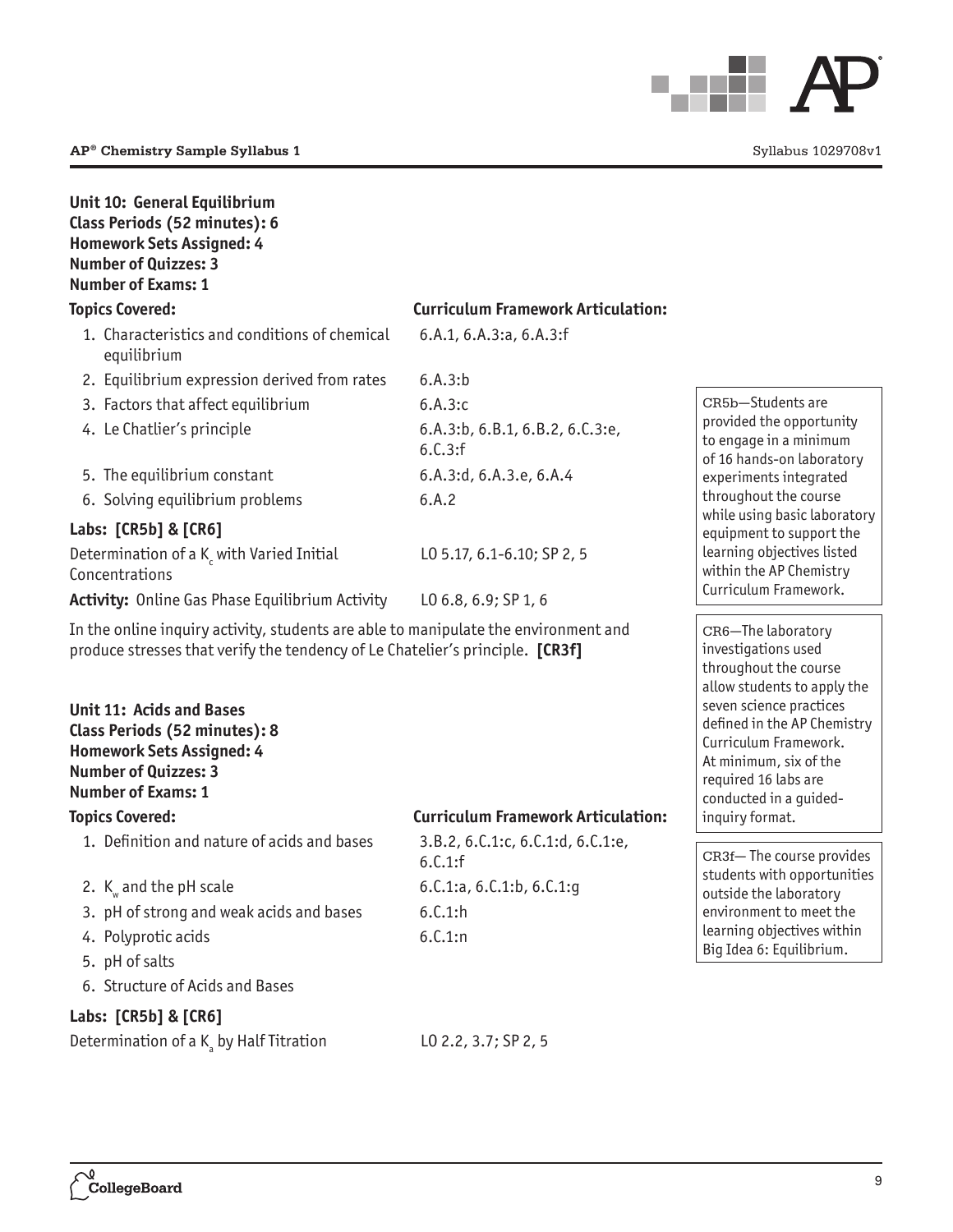

| Unit 12: Buffers, $K_{sp}$ , and Titrations<br>Class Periods (52 minutes): 11<br><b>Homework Sets Assigned: 6</b><br><b>Number of Quizzes: 4</b><br><b>Number of Exams: 1</b> |                                                              |
|-------------------------------------------------------------------------------------------------------------------------------------------------------------------------------|--------------------------------------------------------------|
| <b>Topics Covered:</b>                                                                                                                                                        | <b>Curriculum Framework Articulation:</b>                    |
| 1. Characteristics and capacity of buffers                                                                                                                                    | 6.C.2                                                        |
| 2. Titrations and pH curves                                                                                                                                                   | 6.C.1:i, 6.C.1:j, 6.C.1:k, 6.C.1:l,<br>6.C.1:m               |
| 3. Choosing Acid Base Indicators                                                                                                                                              |                                                              |
| 4. pH and solubility                                                                                                                                                          |                                                              |
| 5. $K_{sn}$ Calculations and Solubility Product                                                                                                                               | 6.C.3:a, 6.C.3:b                                             |
| Labs: [CR5b] & [CR6]                                                                                                                                                          |                                                              |
| <b>Types of Titrations</b>                                                                                                                                                    | L0 6.11, 6.12, 6.13, 6.14, 6.15, 6.16,<br>$6.17;$ SP 2, 5, 6 |
| *Guided Inquiry: Preparation of a Buffer                                                                                                                                      | L0 6.18, 6.19, 6.20; SP 2, 3, 4, 5                           |
| Molar Solubility and Determination of $K_{sn}$                                                                                                                                | L0 6.21, 6.22, 6.23, 6.24; SP 2, 5, 6                        |
| Unit 13: Thermodynamics<br>Class Periods (52 minutes): 10<br><b>Homework Sets Assigned: 5</b><br><b>Number of Quizzes: 3</b><br><b>Number of Exams: 1</b>                     |                                                              |
| <b>Topics Covered:</b>                                                                                                                                                        | <b>Curriculum Framework Articulation:</b>                    |
| 1. Laws of thermodynamics                                                                                                                                                     |                                                              |
| 2. Spontaneous process and entropy                                                                                                                                            | 5.E.1                                                        |
| 3. Spontaneity, enthalpy, and free energy                                                                                                                                     | 5.E.2:c, 5.E.3,                                              |
| 4. Free energy                                                                                                                                                                | 5.E.2:d, 5.E.2:e, 5.E.2:f, 6.C.3:c,<br>6.D.1:a               |
| 5. Free energy and equilibrium                                                                                                                                                | 5.E.2, 6.D.1:b, 6.D.1:c, 6.D.1:d                             |
| 6. Rate and Spontaneity                                                                                                                                                       | 5.E.2:e, 5.E.5                                               |
| Labs: [CR5b] & [CR6]                                                                                                                                                          |                                                              |

### CR5b—Students are provided the opportunity to engage in a minimum of 16 hands-on laboratory experiments integrated throughout the course while using basic laboratory equipment to support the learning objectives listed within the AP Chemistry Curriculum Framework.

CR6—The laboratory investigations used throughout the course allow students to apply the seven science practices defined in the AP Chemistry Curriculum Framework. At minimum, six of the required 16 labs are conducted in a guidedinquiry format.

| 5.E.1                                          |
|------------------------------------------------|
| 5.E.2:c.5.E.3.                                 |
| 5.E.2:d, 5.E.2:e, 5.E.2:f, 6.C.3:c,<br>6.D.1:a |
| 5.E.2, 6.D.1:b, 6.D.1:c, 6.D.1:d               |
| 5.E.2:e, 5.E.5                                 |
|                                                |

Solubility and Determination of  $\Delta H^\circ$  ,  $\Delta S^\circ$  ,  $\Delta G^\circ$  of  $\phantom{1}$  LO 5.12, 5.13, 5.14, 5.18, 6.25; SP 2, 5, 6

Calcium Hydroxide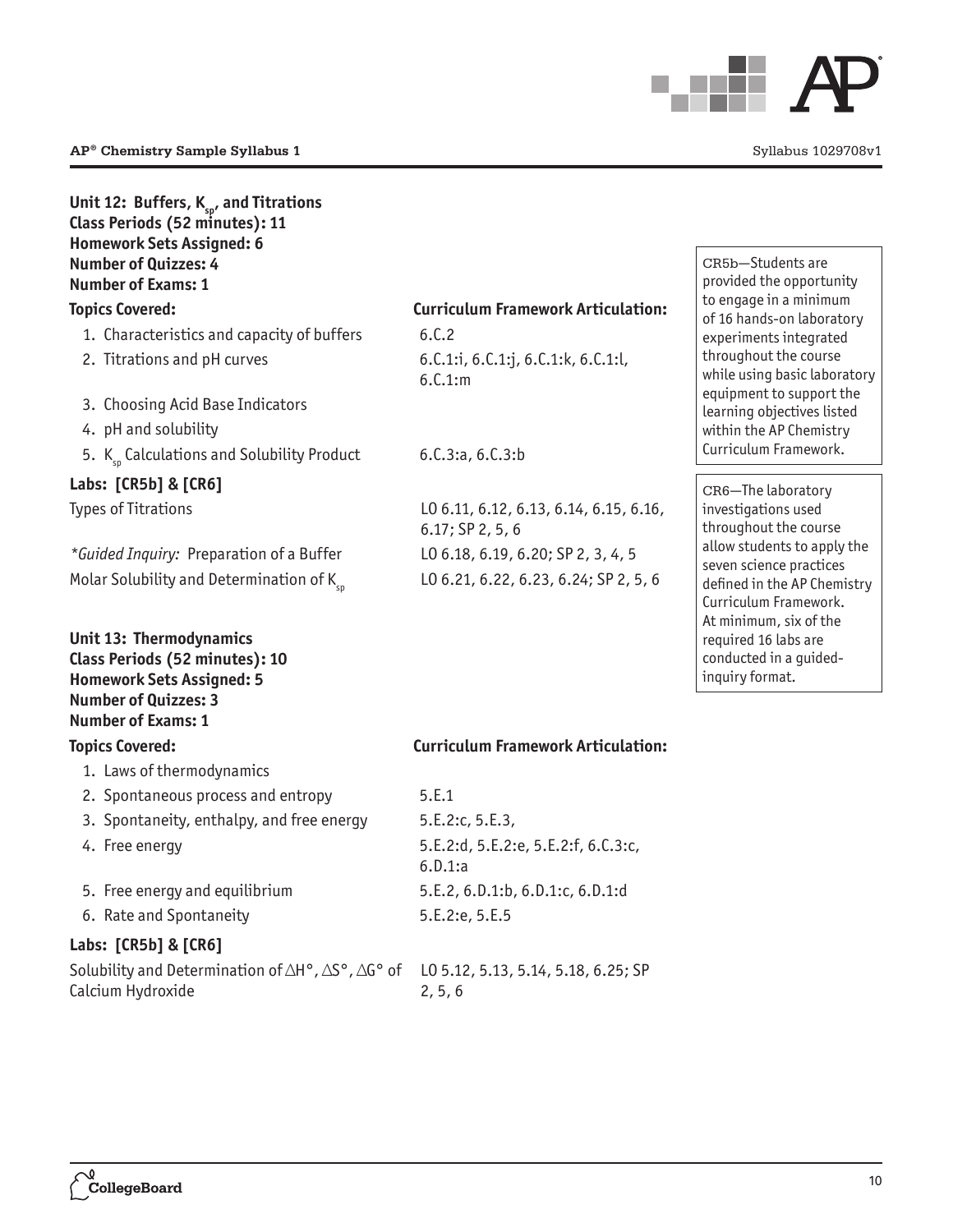

| Unit 14: Electrochemistry<br>Class Periods (52 minutes): 8<br><b>Homework Sets Assigned: 5</b><br><b>Number of Quizzes: 4</b><br><b>Number of Exams: 1</b><br><b>Topics Covered:</b><br>1. Balancing redox equations<br>2. Electrochemical cells and voltage<br>3. The Nernst equation<br>4. Spontaneous and non-spontaneous | <b>Curriculum Framework Articulation:</b><br>3.B.3:a, 3.B.3:b, 3.B.3:c, 3.B.3:d<br>3.C.3:a, 3.C.3:b, 3.C.3:c, 5.E.4:a<br>3.C.3:d<br>3.C.3:e | CR5b-Students are<br>provided the opportunity<br>to engage in a minimum<br>of 16 hands-on laboratory<br>experiments integrated<br>throughout the course<br>while using basic laboratory<br>equipment to support the<br>learning objectives listed<br>within the AP Chemistry<br>Curriculum Framework. |
|------------------------------------------------------------------------------------------------------------------------------------------------------------------------------------------------------------------------------------------------------------------------------------------------------------------------------|---------------------------------------------------------------------------------------------------------------------------------------------|-------------------------------------------------------------------------------------------------------------------------------------------------------------------------------------------------------------------------------------------------------------------------------------------------------|
| equations<br>5. Chemical applications<br>Teacher Demo: Lead Storage Battery<br>Demonstration<br>Labs: [CR5b] & [CR6]<br><b>Voltaic Cell Lab</b><br><b>AP Review</b><br>Class Periods (52 minutes): Approximately 16<br><b>Homework Sets Assigned: 0</b><br><b>Number of Quizzes: 4</b>                                       | 3.C.3:f<br>L0 3.12, 3.13, 5.15; SP 1<br>L0 3.12, 3.13, 5.16; SP 2, 5                                                                        | CR6-The laboratory<br>investigations used<br>throughout the course<br>allow students to apply the<br>seven science practices<br>defined in the AP Chemistry<br>Curriculum Framework.<br>At minimum, six of the<br>required 16 labs are<br>conducted in a guided-<br>inquiry format.                   |
| <b>Number of Exams: 4</b><br><b>Topics Covered:</b>                                                                                                                                                                                                                                                                          | <b>Curriculum Framework Articulation:</b>                                                                                                   |                                                                                                                                                                                                                                                                                                       |
| Review of ALL topics<br>4 AP Style Review Exams<br>Mock AP                                                                                                                                                                                                                                                                   | 1.A.2:c                                                                                                                                     |                                                                                                                                                                                                                                                                                                       |
| Labs: [CR5b] & [CR6]<br>The Green Crystal Lab                                                                                                                                                                                                                                                                                | L0 1.2, 2.7, 2.10, 3.7, 3.8, 3.9, 5.11;<br>SP <sub>2</sub> , 5, 6                                                                           |                                                                                                                                                                                                                                                                                                       |

**AP Chemistry Lab List The following labs will be completed during the school year. Guided Inquiry Labs are indicated with an asterisk (\*).**

**Lab:** Math and Measurement in Science & Density of an Organic Liquid **Description:** Students learn how to measure mass and volume with varied pieces of equipment and focus on the accuracy of those pieces of equipment in their calculation and determination of significant figures. Students also determine the identity of an unknown organic liquid using density determination.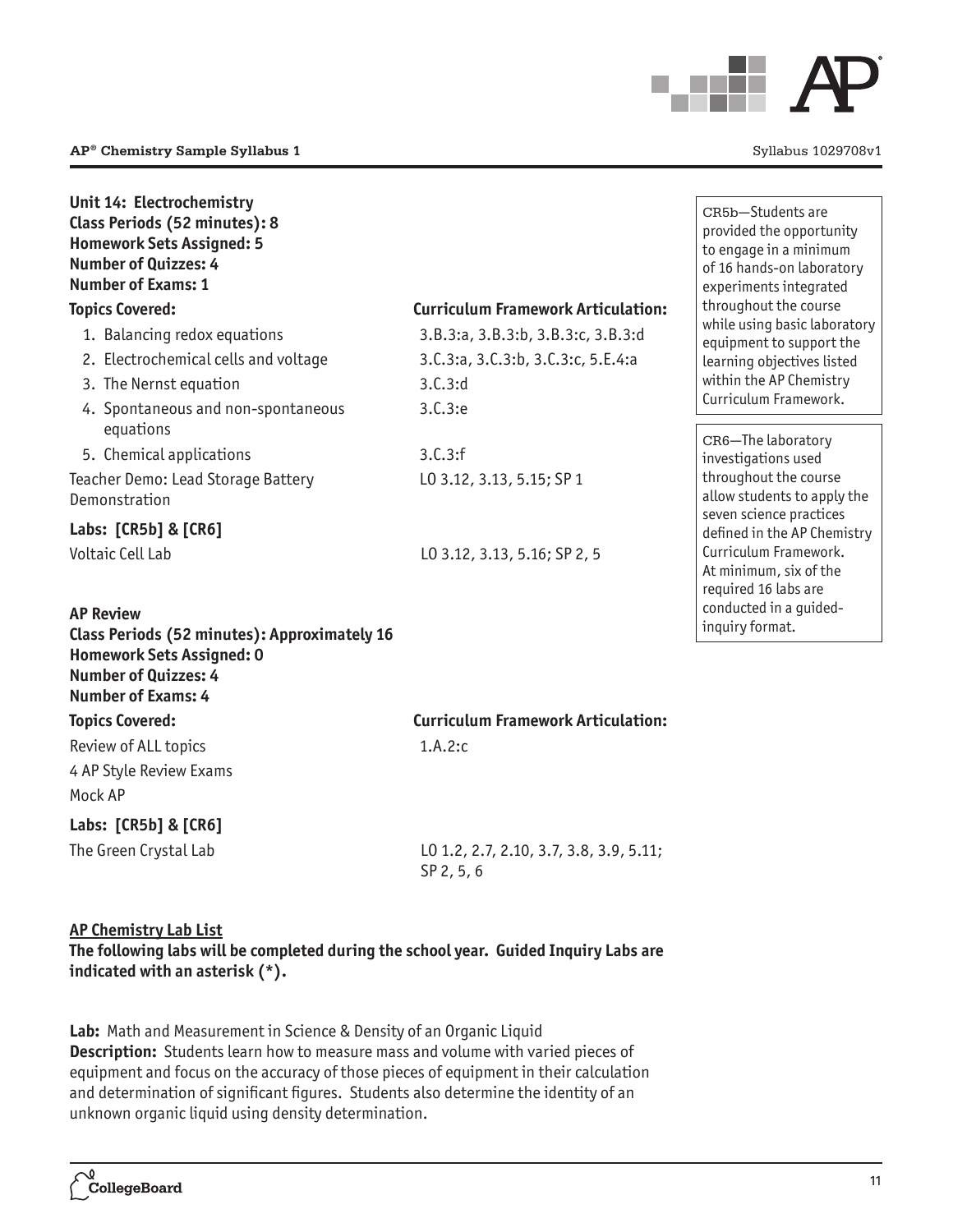

# **\*GUIDED INQUIRY Lab:** Discovery of Physical and Chemical Properties

**Description:** Students are given the materials to conduct various procedures. They construct a procedure for each of the eight changes to be observed, have their procedures approved by the instructor, and then carry out the procedures. The data collected is used to develop a set of criteria for determining whether a given change is chemical or physical.

**Lab:** Stoichiometry Lab

**Description:** Students determine the correct mole ratio of reactants in an exothermic reaction by mixing different amounts of reactants and graphing temperature changes.

# **Lab:** pH Titration Lab

**Description:** Students perform a titration and then determine the concentration of an HCl solution by using a potentiometric titration curve and finding the equivalence point. Data is graphed in a graphing program.

**Lab:** Bleach Lab

**Description:** Students perform redox titrations to determine the concentration of hypochlorite in household bleach.

**Lab:** Copper Reaction Lab

**Description:** Students perform a series of reactions, starting with copper and ending with copper. Students then calculate percent recovered.

# **TEACHER DEMO:** Graham's Law of Diffusion

**Description:** HCl and NH<sub>3</sub> are placed in either end of a glass tube. Using distance traveled of each gas by looking at formation of NH $_{\textrm{\tiny{4}}}$ Cl ring, MM of HCl is calculated.

**Lab:** Molar Mass of a Volatile Liquid

**Description:** Students use the Dumas method for determination of the molar mass of an unknown volatile liquid.

**Lab:** Hess's Law Lab **Description:** Students perform a series of reactions and calculate enthalpy, proving Hess's law.

**Lab:** Spectrum and Spectroscopy Lab

**Description:** Students look at a series of emission spectra and determine the identity of an unknown. They will also receive and analyze IR and mass spectroscopy data.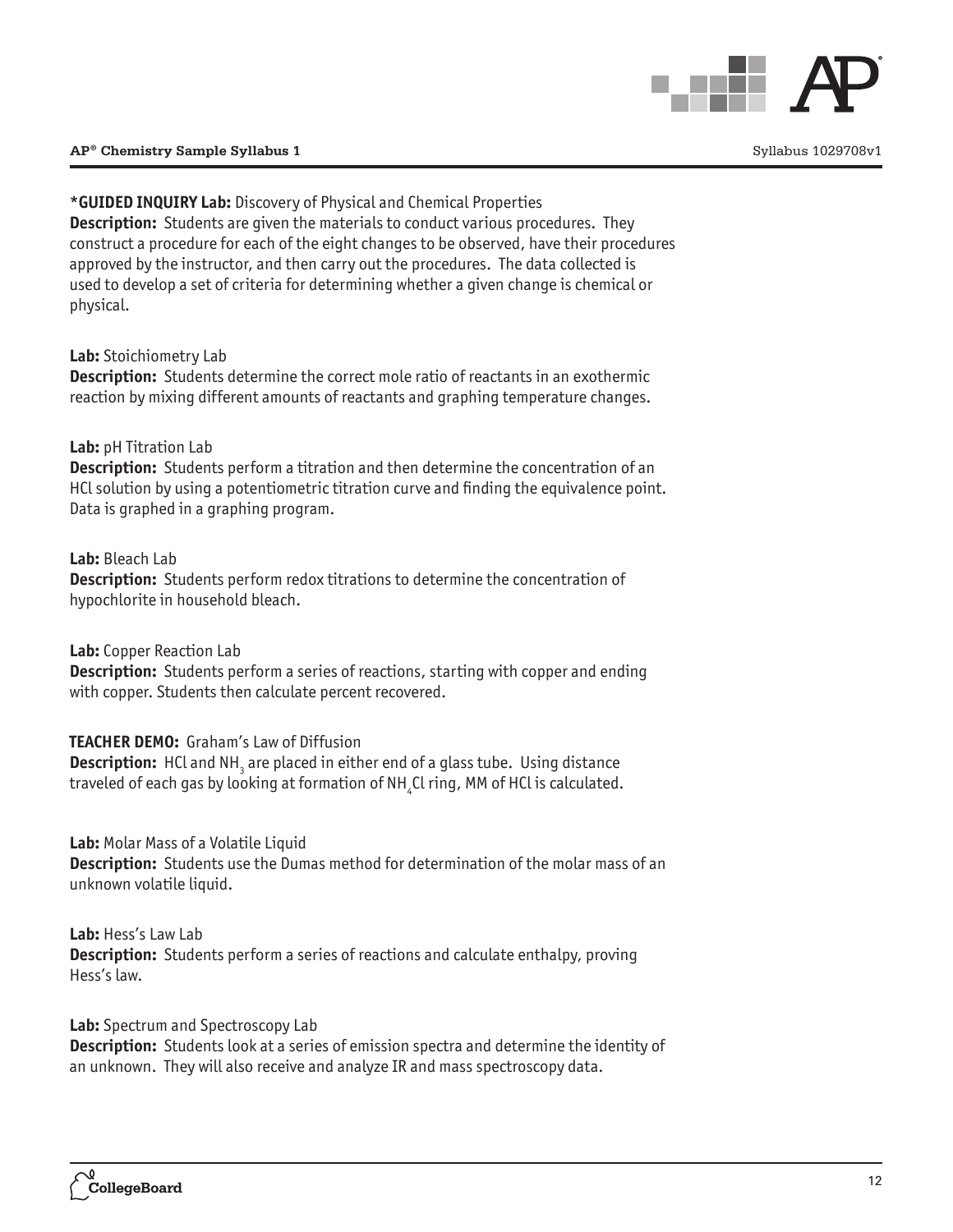

#### **\*GUIDED INQUIRY Lab:** Bonding Lab

**Description:** Students experimentally investigate ionic and molecular substances deducing properties of their bonds in the process.

**\*GUIDED INQUIRY Lab:** Investigation of Solids

**Description:** Students investigate types of solids using various experimental techniques.

**Lab:** Preparation of Solutions Lab

**Description:** Students make solutions of specified concentrations gravimetrically and by dilution. Solution concentrations will be checked for accuracy using a spectrophotometer.

# **TEACHER DEMO:** Evaporation of Liquids

**Description:** Using a data collection device, the teacher will show the temperature curves of evaporation of various liquids and students must deduce the differences based on IMF's.

**Lab:** Vapor Pressure of Liquids

**Description:** Students measure the vapor pressure of ethanol at different temperatures to determine  $\triangle H$ .

**\*GUIDED INQUIRY Lab:** Determining the Rate Law of a Crystal Violet Reaction **Description:** Using colorimetry and Beer's law, students determine the order of a reaction and it's rate law.

**Lab:** Determining the Activation Energy of the Crystal Violet Reaction **Description:** Students use the same set up as in the crystal violet lab, but this time varying temperature to calculate the activation energy with the use of the Arrhenius equation.

**Lab:** Determining K<sub>c</sub> with Various Initial Concentrations **Description:** Students use a spectrophotometer to determine the K<sub>c</sub> of a series of reactions.

**Lab:** Determining K<sub>a</sub> by Half Titration

**Description:** Students do a titration in which  $\frac{1}{2}$  of the weak acid titrated is neutralized (aka midpoint) and then the  $\boldsymbol{\mathsf{K}}_{_\mathrm{a}}$  is determined.

# **\*GUIDED INQUIRY Lab:** Types of Titrations

**Description:** Students investigate titration curves by doing titrations of different combinations of weak and strong acids and bases.